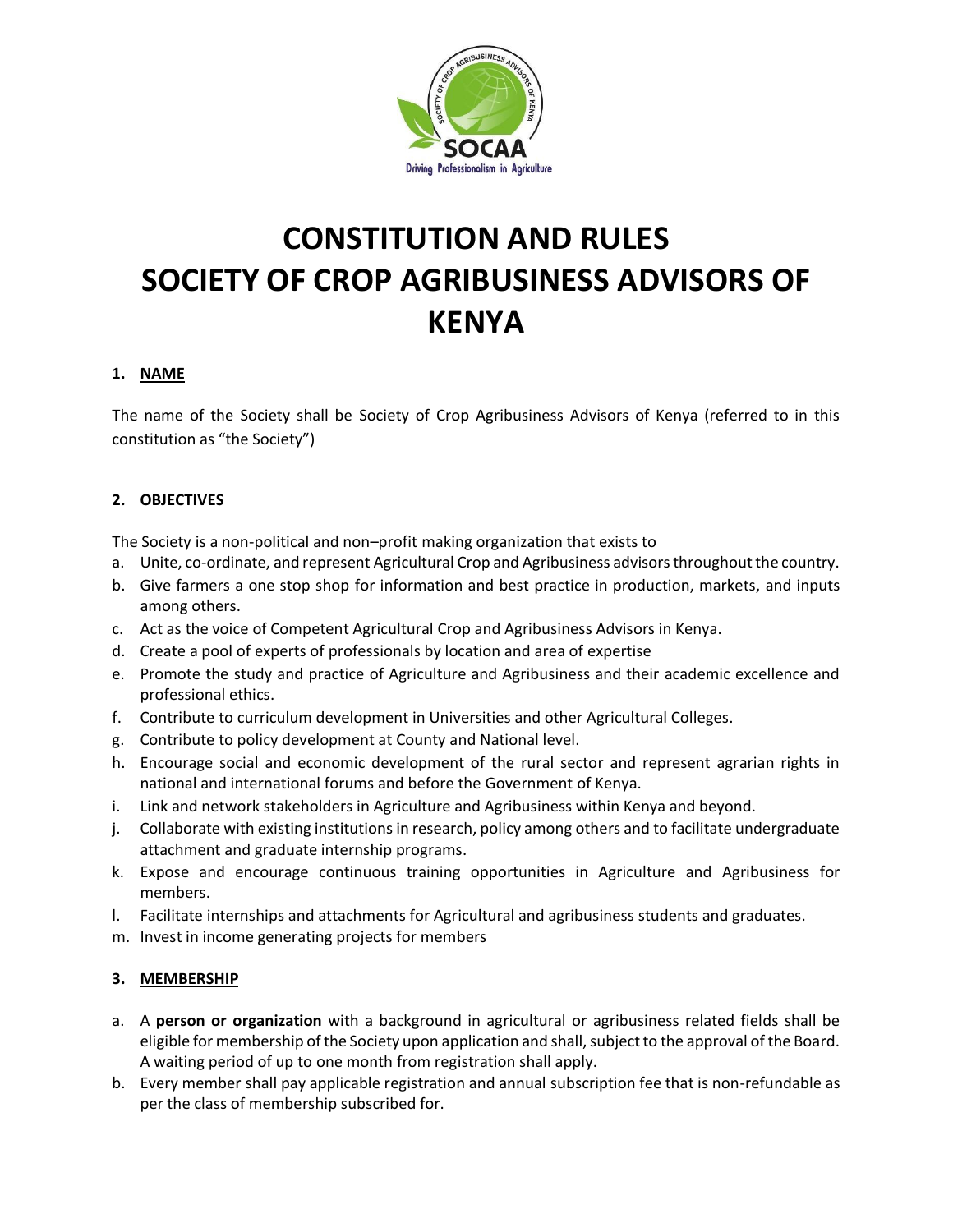- c. Classes of membership and annual subscription fees may be adjusted at Annual General Meetings or Special General Meetings of the Society upon recommendation of the Board.
	- i. Full member Agribusiness professional having completed undergraduate studies and having minimum three (3) years' experience.
	- ii. Graduate member Graduates up until 3 years after graduation from undergraduate (Bachelors qualification) school with qualification relevant for membership. Diploma or Certificate holders qualify for full membership if having five (5) or eight (8) years' experience respectively or after graduation from undergraduate school
	- iii. Student member Student currently undertaking studies in a relevant agribusiness field of training at Bachelors, Diploma or Certificate level.
	- iv. Corporate member Corporate organizations and bodies of a commercial nature upon application.
	- v. Associate member Granted to specific Society's/Business Member Organizations on reciprocal basis subject to approval of the Board.
- d. Registration and Annual subscription fees for the various classes of membership and any adjustments to the same will be indicated on the Society's by-laws and website subject to revisions as per Rule 3c.

| <b>Membership category</b> | <b>Registration Fee</b> | <b>Annual Subscription Fees</b> |
|----------------------------|-------------------------|---------------------------------|
| Full                       | 2,500                   | 5,000                           |
| Graduate                   | 1,500                   | 2,500                           |
| Student                    | 1,000                   | 1,500                           |
| Corporate                  | 50,000                  | 20,000                          |
| Associate                  | n/a                     | n/a                             |

- e. Any member who falls into arrears on annual subscription for more than three months from time of renewal shall automatically be suspended from membership. A member suspended under Rule 3e shall not count in quorum considerations. However, upon payment of arrears such members shall be reinstated to applicable membership class after a two month waiting period from date of payment.
- f. Any member who falls into arrears on annual subscription for more than one year shall automatically cease to be a member of the Society and their name shall be struck off the registration of members.
- g. The Society will have in place a code of conduct, to which all registered members must adhere to for continued membership.
- h. Any member may be expelled from membership if the Board so recommends and if a general meeting of the Society shall resolve by a two-thirds majority of the members present that such a member should be expelled on the grounds that his or her conduct has adversely affected the reputation or dignity of the Society, or that he or she has contravened any of the provisions of the constitution of the Society. The Board shall have power to suspend a member from membership until the next general meeting of the Society following such suspension. Notwithstanding a member whose expulsion is proposed shall have the right to address the Board at sitting where the expulsion shall be considered.
- i. Any member who resigns or is removed from membership shall not be entitled to a refund of subscription or any part thereof of any money contributed by him or her at any time.
- j. Only full (individual members are eligible to vote in AGMs and SGMs.

#### **4. OFFICE BEARERS**

The responsibility of leadership and management of the society shall be vested in the Board and coordinated through a Secretariat.

#### **4.1 BOARD**

a. Composition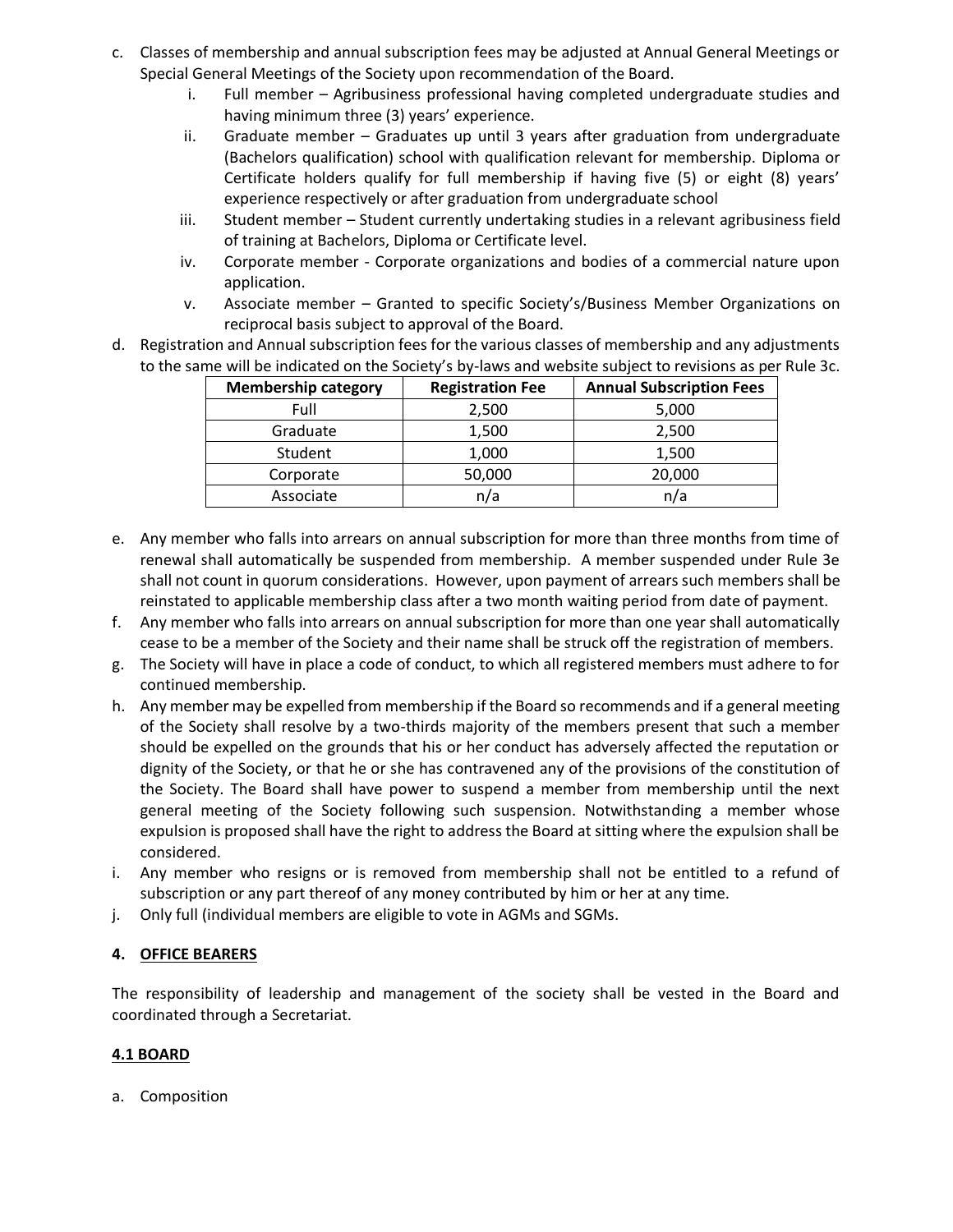- i. The Board shall consist of 9 members. Of these seven (7) shall be Full members elected at the annual general meeting to the positions of Chair, Vice Chair, Treasurer and Board Members. An additional two (2) members shall be co-opted to the board upon commencement of office. Such Board members shall hold office until the following annual meeting.
- ii. The office bearers shall be the Chairman, Vice Chairman and Treasurer.
- iii. The quorum for Board meetings shall be five members.
- iv. The Board may appoint general committees and special committees, which may be constituted by board members and having the provision to co-opt other persons having special knowledge, to consider any specific matter and to report back to the Board any action taken in accordance with the terms of reference of such committees.
- v. The seat of a Board member shall fall vacant when the holder:
	- 1. dies;
	- 2. is discharged from office by resolution of the Board;
	- 3. tenders her or his written resignation to the Board;
	- 4. without good cause fails to attend three (3) consecutive meetings of the Board and the Board resolves that she or he be removed for this reason;
	- 5. is reasonably determined by the Board to be suffering from lack of mental capacity/ prolonged illness and to be incapable of acting, and the Board resolves that she or he be removed from office;
	- 6. has been adjudged bankrupt by a competent court of law;
	- 7. becomes a member of staff of the Society secretariat
	- 8. is removed from office in the same way as it is laid down for expulsion of members in Rule3 (h)

vi. In the event of vacancy of a seat of a board member the Board shall have the discretion to fill the vacancy until the next annual meeting.

- b. Duties of the Board
	- i. The Board shall be responsible for Strategic Leadership of the Society and may for the purpose give directions to office bearers and other officials as to the manner in which within the Constitution and Rules of the Society, they shall perform their duties.
	- ii. The Board shall carry out the powers on behalf of the Society and shall manage the affairs of the Society in accordance with the resolutions of the members as shall be taken from time to time at General Meetings of the Society.
	- iii. The Board shall work through the secretariat to implement board resolutions
	- iv. The Board shall receive and consider suggestions or complaints from any member concerning the affairs of the Society.
	- v. The Board shall have power to use and apply existing funds of the Society for such objects and purposes of the Society as it shall determine from time to time.
	- vi. The Board may appoint a Honorary Patron to represent the Society in accordance with Rule 8.
	- vii. The Board may appoint members of the Society or others to represent the Society in other organizations as long as the appointment is ethical and devoid of conflict of interest.
	- viii. The Board shall keep all members informed of all matters of interest to the Society arising at the Board meetings through the Secretariat.
	- ix. The Board shall enforce the Code of Conduct and discipline members.
	- x. The Board shall safeguard, promote and enhance the assets, facilities and resources of the Society and look for opportunities for development.
	- xi. The Board shall form Boards and task-forces as and when it is necessary for proper functioning of the Society.
	- xii. The Board shall appoint, direct and appraise the performance of the Chief Executive Officer of the Society.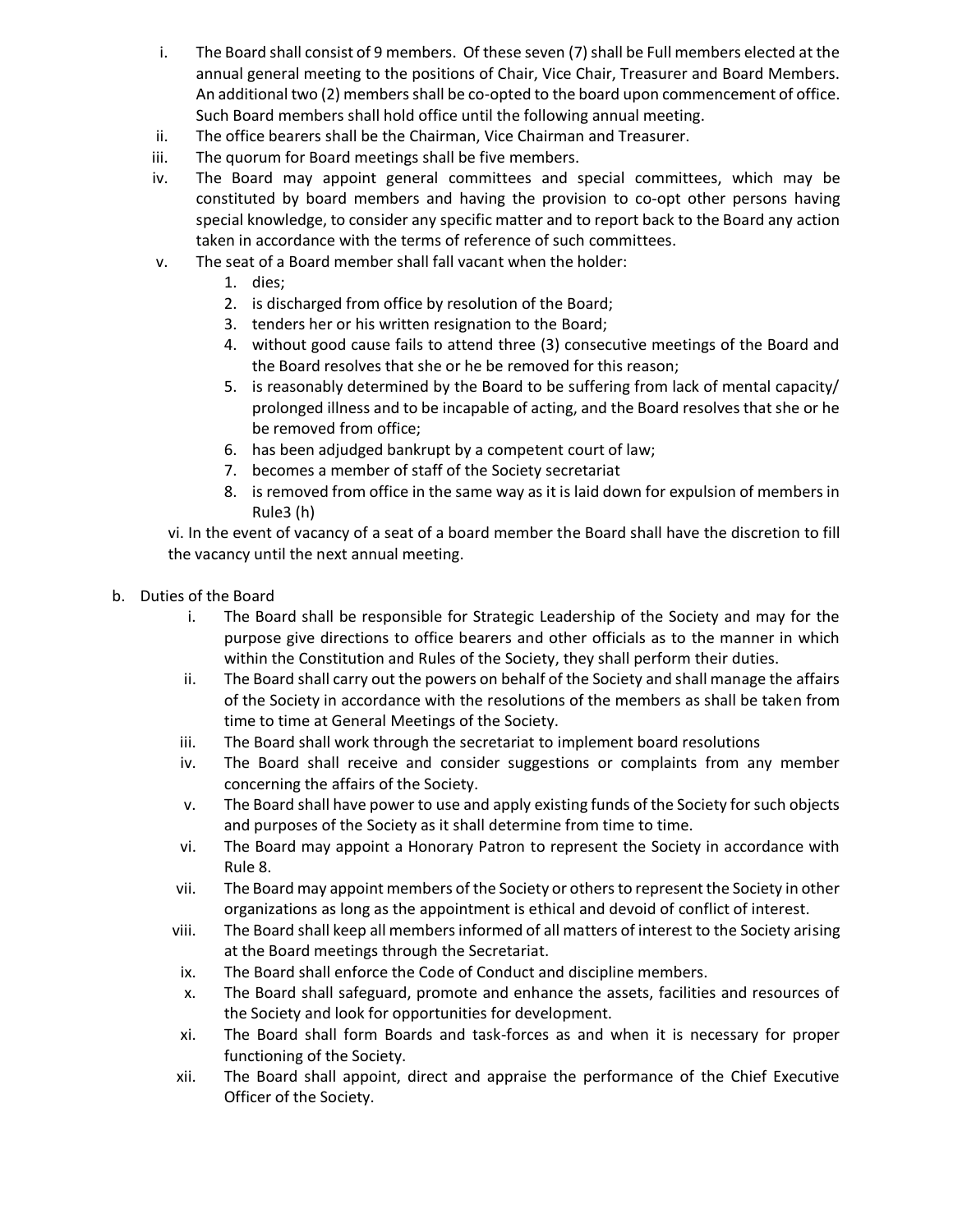- c. Duties of Office bearers
	- i. The Chair
		- 1. The Chair shall preside over all Board Meetings and at all general meetings unless prevented by illness or any other sufficient cause.
		- 2. The Chair will have a casting vote at board meetings
	- ii. The Vice Chairman
		- 1. The Vice Chair shall perform any duties of the Chair in his/her absence
	- iii. The Treasurer
		- 1. The Treasurer shall, through the Chief Executive Officer, receive and also disburse under the direction of the Board all monies belonging to the Society.
		- 2. The Treasurer shall be responsible to the Board for ensuring that proper books of accounts are written up, preserved and available for inspection.
- d. Election of the Board of Management
	- i. There shall be 7 elected members and 2 nominated members of the Board
	- ii. The 7 elected members will comprise full members of the Society who shall have been members for a period not less than three (3) years and whose subscriptions are up to date.
	- iii. The 2 nominated members will comprise full members or representatives of corporate members of the Society who shall have been members for a period of not less than two (2) years and whose subscriptions are up to date.
	- iv. The Board composition shall take into account provisions of gender representation and expertise.
	- v. The Board shall have the power to co-opt other persons into the Board based on criteria that will be determined by the Board on need basis.
	- vi. The term of office of the Board shall be three (3) years.
	- vii. No Board member shall occupy the office for more than six (6) years in succession.
	- viii. Election of the Board and office bearers shall be by secret ballot and carried out in accordance with the election procedure in Rule 4d(xii).
	- ix. Prior to casting of ballots, the nominees shall first be proposed and seconded to serve the office for which they are nominated.
	- x. In the event of a tie in votes; a second chance to vote will be given. If there is still a tie, a toss of a coin shall be used to determine the winner.
	- xi. The Chief Executive Officer (CEO) of the Society shall be the Returning Officer
	- xii. Election procedure
		- 1. The CEO, being Secretary to the Board shall, before the Annual General Meeting, receive signed and stamped nomination forms, which shall indicate the nominee, proposer and seconder. Nominees must be proposed by fully subscribed members using the prescribed nomination forms, signed and submitted to the Secretary.
		- 2. Nomination papers shall be received by the Secretary not later than 24 days before the date of the Annual General Meeting and the proposer and seconder shall have previously obtained the consent of the nominated individual to serve the office for which he is nominated.
		- 3. Names of the nominees shall be circulated to the full members of the Society at the same time as the notice convening the Annual General Meeting.
		- 4. No two individuals representing the same organization shall be nominated to the Board at the same time.
		- 5. No person who has been convicted of a crime shall be eligible to be nominated or elected.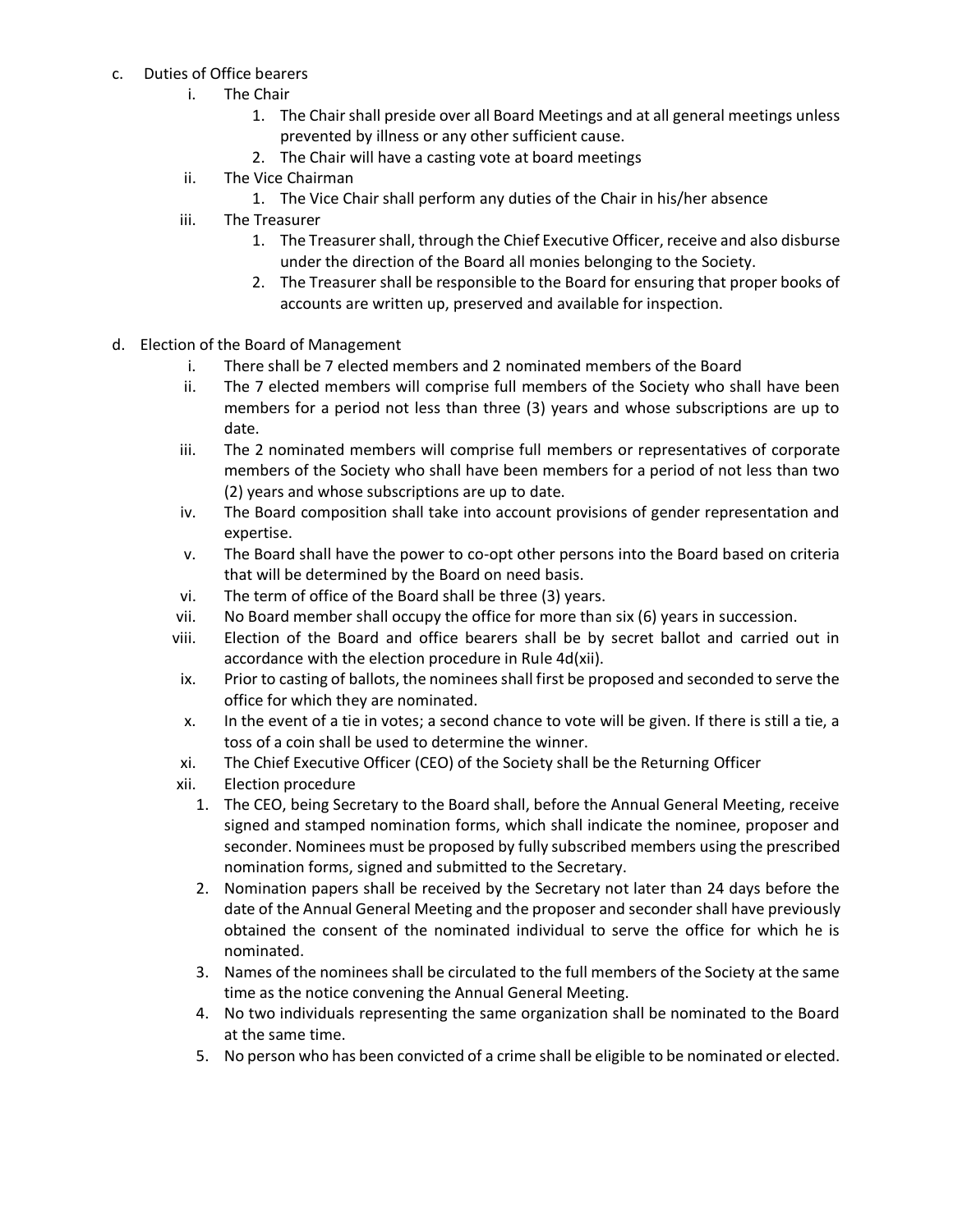6. All forms for the election process which include the nomination and proxy forms must be signed by the CEO or member of the Board of Directors or chairs of affiliate member organizations.

## **4.2 SECRETARIAT**

There shall be a Secretariat headed by the Chief Executive Officer and a team of staff employed on a competitive recruitment basis or serving in short-term, voluntary/internship basis

- a. Appointment of the Chief Executive Officer
	- i. The Chief Executive Officer shall be appointed by the Board and shall hold office for such terms, and subject to such conditions as the Board shall determine.
	- ii. The term of office of Chief Executive Officer shall be a three (3) years contract that is renewable on mutual understanding with the Board.
- b. Duties of the Chief Executive Officer
	- i. The Chief Executive Officer shall be the principal officer of the Society and shall act as its Secretary.
	- ii. The Chief Executive Officer shall have overall responsibility for planning, integrating, implementing and reporting on the strategic direction of the Society.
	- iii. In particular the Chief Executive Officer shall:-
		- 1. Be responsible for all correspondence of the Society under the Supervision of the Board.
		- 2. Be responsible for third party engagement on behalf of the Society
		- 3. Call General Meetings of the Society in consultation with the Chair, or if not available, the Vice-Chair.

1.In urgent matters where the Board cannot be convened for consultation, the CEO shall consult with the Chair or if not available, with the Vice-Chair. The decisions reached shall be subject to ratification or otherwise at the next Board meeting.

- 4. Issue notice convening all meetings of the Society and shall be responsible for keeping minutes of all such meetings for the preservation of all records of proceedings of the Society.
- 5. Assist the Treasurer in the maintenance of proper books of accounts and in normal financial transactions of the Society.
- 6. Advise the Board on all matters of interest to the Society.
- 7. Keep all members informed of all matters of interest to the Society.
- 8. Be the Returning Officer in all the elections of the Society.
- 9. Ensure the smooth operations of the Secretariat including and not limited to overseeing the recruitment of competent staff, operations and external engagements as dictated by the board.

#### **5. GENERAL MEETINGS**

- a. There shall be two classes of General Meetings; Annual General Meetings and Special General Meetings.
- b. The annual general meeting shall be held not later than **30th March after the end of the financial year**. Notice in writing of such annual General meeting, accompanied by the annual statement of account and the agenda for the meeting shall be sent to all members not less than 21 days before the date of the meeting and, where practicable, by press or electronic advertisement not less than 14days before the date of the meeting. Such Notice shall indicate whether the General Meeting will be held via Physical, Virtual or Hybrid format.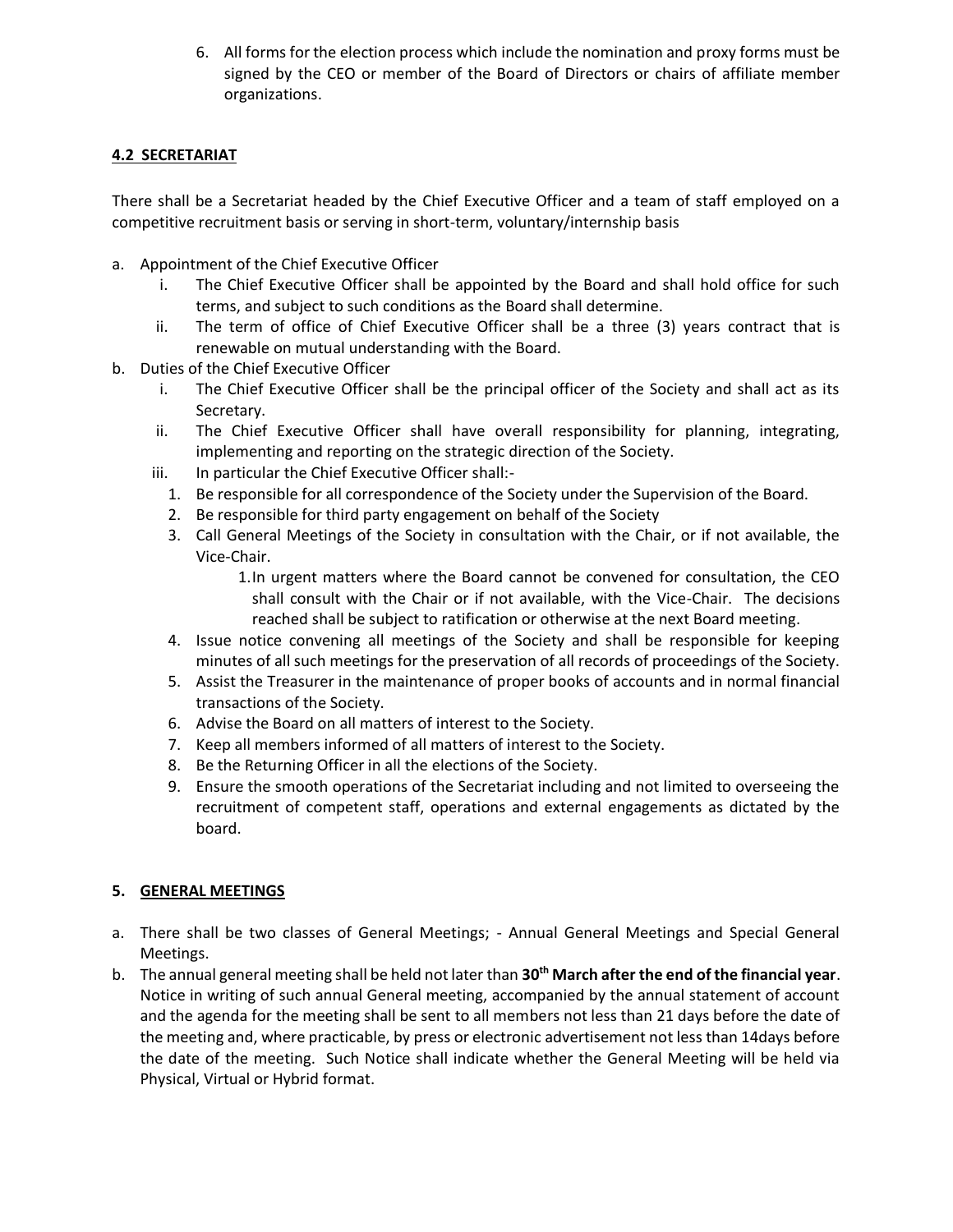- i. Members shall confirm their attendance by means of notification to the Secretary within 7 days of receipt of notice
- ii. Members may appoint proxies to act on their behalf at AGMs and shall indicate so by way of response to the notice.
- c. The Agenda for any annual general meeting shall consist of the following:
	- i. Confirmation of the minutes of the previous annual general meeting.
	- ii. Consideration of the accounts
	- iii. Election of Board members and trustees where necessary in accordance with rule 4 (d).
	- iv. Appointment of auditors in accordance with rule 9 (a)
	- v. Such other matters as the Board may decide or as to which notice shall have been given in writing by a member or members to the Secretary at least four weeks before the date of the meeting.
	- vi. Any other business with the approval of the chairman.
- d. A special general meeting
	- i. A special general meeting may be called for any special purpose by the Board. Notice in writing of such meeting shall be sent to all members not less than 7 days before the date thereof and where practicable by press advertisement not less than 7 days before the date of such meeting.
	- ii. A special general meeting may also be requisitioned for a specific purpose by order in writing to the secretary of not less than 1/3 members and such meeting shall be held within 21 days of the date of the requisition. The notice for such a meeting shall be as shown in rule 6 (d) and no matter shall be discussed other than that stated in the requisition.
- e. Quorum for general meetings shall be not less than 2/3rd of the registered members of the Society including proxies.

#### **6. PROCEDURE AT MEETINGS**

- a. At all meetings of the Society the Chairman, or in his absence, the Vice- Chairman, or in the absence of both these officers, a member selected by the meeting shall take the chair.
- b. The Chairman may at his discretion limit the number of persons permitted to speak in favor of and against any motion.
- c. Resolutions shall be decided by simple voting by a show of hands or electronic balloting methods. In the case of equality of votes, the Chairman shall have a second or casting vote.

#### **7. TRUSTEES**

- a. All land, building and other immovable property and all investments and securities which shall be acquired by the Society shall be vested in the names of not less than 3 trustees who shall be members of the Society and shall be recommended by the Board and ratified at an annual general meeting for a period of three years. Upon retirement such trustees shall be eligible for re-election for a maximum of two terms.
- b. The trustees shall pay all income received from property vested in the trustees to the Treasurer. Any expenditure in respect of such property which in the opinion of the trustees is necessary or desirable shall be reported by the trustees to the Board which shall authorize expenditure of such monies as it thinks fit.

#### **8. PATRONS**

a. The Board at its discretion may appoint to the position of Honorary Patron a former Chair of the Society or an Elder Statesman with Public or Private Sector background provided that such a person is not an office bearer, trustee or official of the Society.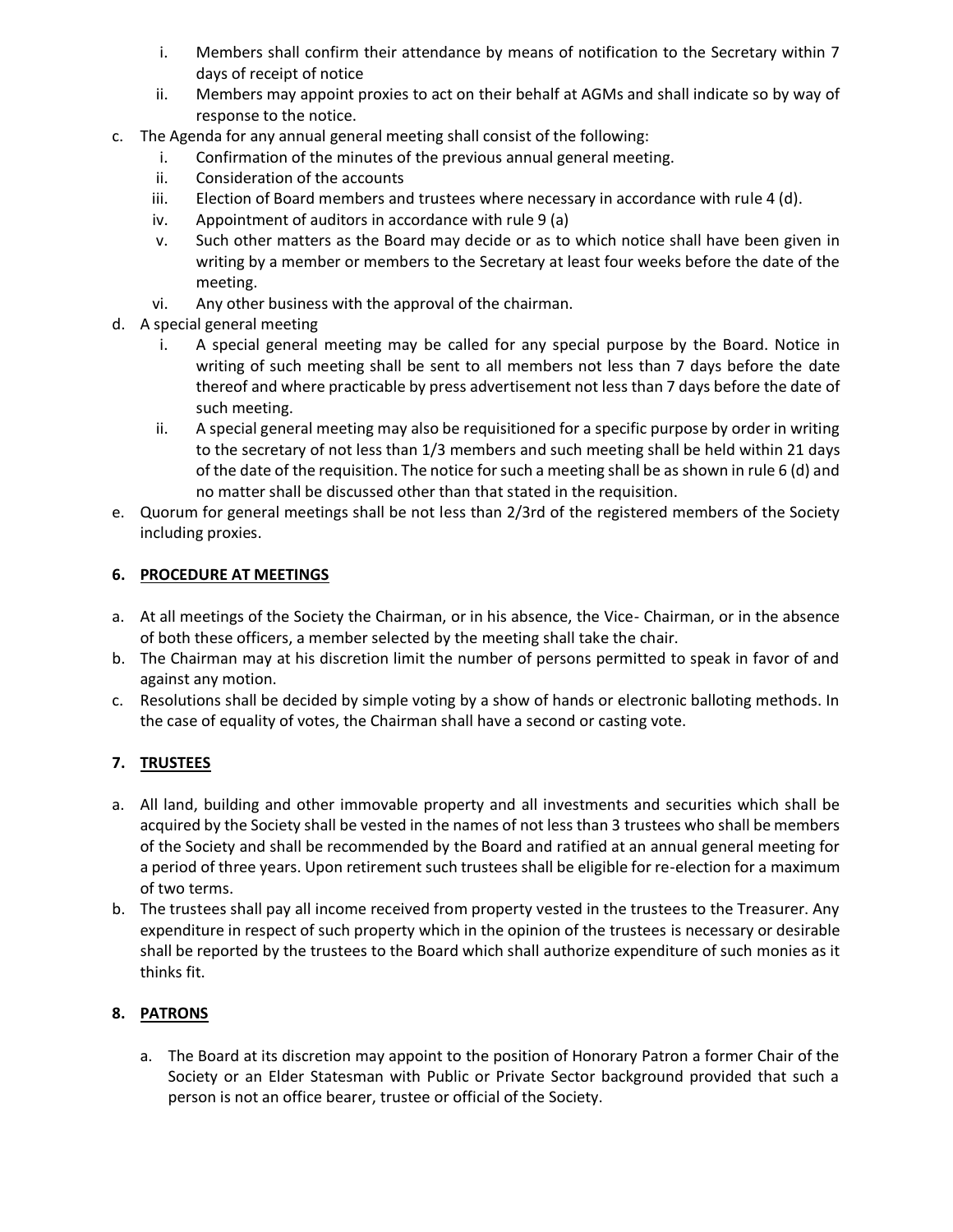- b. The Honorary Patron shall be an advisor to the Board; a representative of the Society at ceremonial events, and an ambassador for the Society and agribusiness advisors in general.
- c. The role is strictly non-political and on all political matters, the Honorary Patron must defer to the wishes and views of the Board of the Society. In particular the Honorary Patron should do all within his/her abilities to promote the Society.
- d. After one year of service the Honorary Patron shall become Honorary Life Patron but without the duties of Honorary Patron listed above.

### **9. AUDITOR**

- a. An auditor shall be appointed for the following year by the annual general meeting provided that such auditor meets certified auditor requirements and shall not be an office bearer or a member of the Board of the Society. Such an appointment shall be for a period of three (3) years and is not renewable in consecutive years.
- b. All Society's accounts, records and documents shall be opened to the inspection of the auditor at any time. The Treasurer shall produce an account of his receipts and payments and a statement of assets and liabilities made up to a date of the annual general meeting. The auditor shall examine such annual accounts and statements and either clarify that they are correct, duly vouched and in accordance with the law or report to the Society in what they are found to be incorrect, unvouched or not in accordance with the law.
- c. A Copy of the auditor's report on the accounts and statements together with such accounts and statements shall be furnished to all members at the same time as the notice convening the annual general meeting is sent out. An auditor may be paid such honorarium for his duties as may be resolved by the annual general meeting appointing him.

# **10. FUNDS**

- a. The funds of the Society may only be used to fulfill the objectives of the Society
- b. All monies and funds shall be received by and paid to the treasurer and shall be deposited by him in the name of the Society in any bank or banks approved by the Board.
- c. No payments shall be made out of the bank account without a resolution of the Board authorizing such payments and all cheques on such bank account shall be signed by the Treasurer and other office bearers of the Society who shall be appointed by the Board.
- d. A sum of **kshs.50, 000** may be kept by the treasurer for petty disbursements of which proper account shall be kept.
- e. The Board shall have power to suspend any office bearer who it has reasonable cause to believe is not properly accounting for any of the funds or property of the Society and shall have power to appoint another person in his place. Such suspension shall be reported to a general meeting to be convened on a date not later than two months from the date of such suspension and the general meeting shall have full power to decide what further action should be taken in the matter.
- f. The financial year of the Society shall be from **1 st January** to **31st December**.

#### **11. INSPECTION OF ACCOUNTS AND LIST OF MEMBERS**

a. The books of accounts and all documents relating thereto and a list of the members of the Society shall be available for inspection at the registered office of the Society by any officer or member of the Society on giving not less than 7 days' notice in writing to the Society.

#### **12. AMENDMENTS TO THE CONSTITUTION**